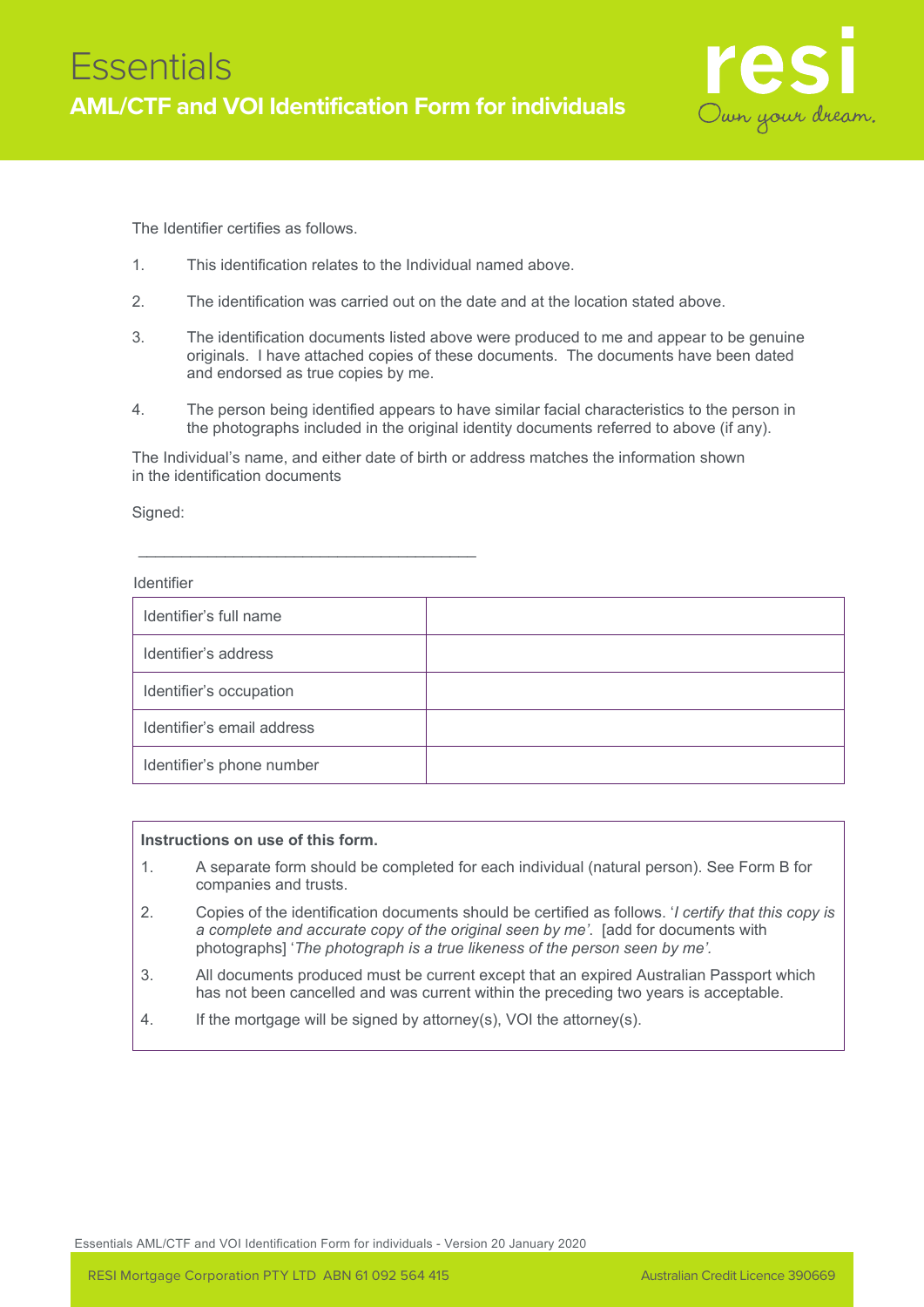

## **Form B – Companies, Trusts**

## **CUSTOMER NAME**

| Company<br>(Pty and Ltd) | Complete this form for the company plus Form A for each individual who:<br>will sign a mortgage by the company over real estate;<br><b>ultimately</b> owns 25% or more of the company, or<br>controls the company; or<br>will be an account signatory.                                                                                                   |  |
|--------------------------|----------------------------------------------------------------------------------------------------------------------------------------------------------------------------------------------------------------------------------------------------------------------------------------------------------------------------------------------------------|--|
| <b>Trust</b>             | Complete this form for the trust <b>plus</b> the company section of this form if the<br>trustee is a company plus Form A for each individual who:<br>is a trustee:<br>is intending to sign a mortgage by the trustee over real<br>estate;<br><b>ultimately</b> owns 25% or more of the trust;<br>controls the trust; or<br>will be an account signatory. |  |

| <b>Company name and ACN</b>                                                                               |  |
|-----------------------------------------------------------------------------------------------------------|--|
| Registered office in Australia                                                                            |  |
| <b>Principal place of business in Australia</b>                                                           |  |
| Names of all directors of the company (Pty)<br>Ltd only)                                                  |  |
| Name and residential address of <i>ultimate</i><br>beneficial owners owning 25% of more of the<br>company |  |
| Name and residential address of any<br>individual having control of the company                           |  |